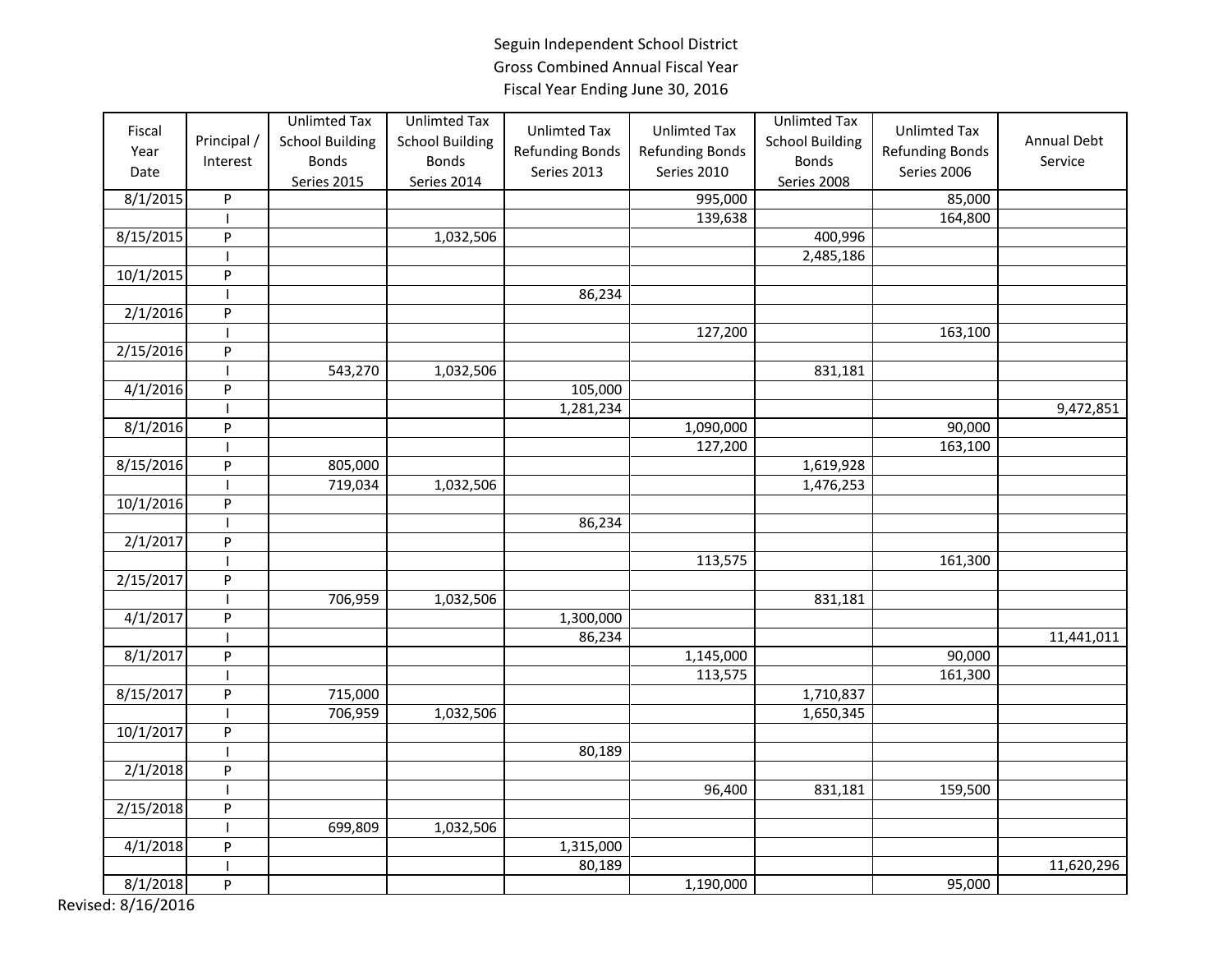| Fiscal<br>Year<br>Date | Principal /<br>Interest   | <b>Unlimted Tax</b><br><b>School Building</b><br><b>Bonds</b> | <b>Unlimted Tax</b><br><b>School Building</b><br><b>Bonds</b> | <b>Unlimted Tax</b><br><b>Refunding Bonds</b><br>Series 2013 | <b>Unlimted Tax</b><br><b>Refunding Bonds</b><br>Series 2010 | <b>Unlimted Tax</b><br><b>School Building</b><br><b>Bonds</b> | <b>Unlimted Tax</b><br><b>Refunding Bonds</b><br>Series 2006 | Annual Debt<br>Service |
|------------------------|---------------------------|---------------------------------------------------------------|---------------------------------------------------------------|--------------------------------------------------------------|--------------------------------------------------------------|---------------------------------------------------------------|--------------------------------------------------------------|------------------------|
|                        |                           | Series 2015                                                   | <b>Series 2014</b>                                            |                                                              |                                                              | <b>Series 2008</b>                                            |                                                              |                        |
|                        |                           |                                                               |                                                               |                                                              | 96,400                                                       |                                                               | 159,500                                                      |                        |
| 8/15/2018              | P                         | 730,000                                                       |                                                               |                                                              |                                                              | 1,807,661                                                     |                                                              |                        |
|                        |                           | 699,809                                                       | 1,032,506                                                     |                                                              |                                                              | 1,848,520                                                     |                                                              |                        |
| 10/1/2018              | ${\sf P}$                 |                                                               |                                                               |                                                              |                                                              |                                                               |                                                              |                        |
|                        | $\mathbf{I}$              |                                                               |                                                               | 71,970                                                       |                                                              |                                                               |                                                              |                        |
| 2/1/2019               | ${\sf P}$                 |                                                               |                                                               |                                                              |                                                              |                                                               |                                                              |                        |
|                        |                           |                                                               |                                                               |                                                              | 78,550                                                       |                                                               | 157,600                                                      |                        |
| 2/15/2019              | P                         |                                                               |                                                               |                                                              |                                                              |                                                               |                                                              |                        |
|                        |                           | 692,509                                                       | 1,032,506                                                     |                                                              |                                                              | 831,181                                                       |                                                              |                        |
| 4/1/2019               | $\sf P$                   |                                                               |                                                               | 1,335,000                                                    |                                                              |                                                               |                                                              |                        |
|                        |                           |                                                               |                                                               | 71,970                                                       |                                                              |                                                               |                                                              | 11,930,684             |
| 8/1/2019               | ${\sf P}$                 |                                                               |                                                               |                                                              | 1,230,000                                                    |                                                               | 100,000                                                      |                        |
|                        |                           |                                                               |                                                               |                                                              | 78,550                                                       |                                                               | 157,600                                                      |                        |
| 8/15/2019              | P                         | 745,000                                                       |                                                               |                                                              |                                                              | 3,125,000                                                     |                                                              |                        |
|                        |                           | 692,509                                                       | 1,032,506                                                     |                                                              |                                                              | 831,181                                                       |                                                              |                        |
| 10/1/2019              | ${\sf P}$                 |                                                               |                                                               |                                                              |                                                              |                                                               |                                                              |                        |
|                        |                           |                                                               |                                                               | 61,624                                                       |                                                              |                                                               |                                                              |                        |
| 2/1/2020               | P                         |                                                               |                                                               |                                                              |                                                              |                                                               | 155,600                                                      |                        |
|                        |                           |                                                               |                                                               |                                                              | 60,100                                                       |                                                               |                                                              |                        |
| 2/15/2020              | $\boldsymbol{\mathsf{P}}$ |                                                               |                                                               |                                                              |                                                              |                                                               |                                                              |                        |
|                        |                           | 685,059                                                       | 1,032,506                                                     |                                                              |                                                              | 753,056                                                       |                                                              |                        |
| 4/1/2020               | P                         |                                                               |                                                               | 1,350,000                                                    |                                                              |                                                               |                                                              |                        |
|                        |                           |                                                               |                                                               | 61,624                                                       |                                                              |                                                               |                                                              | 12,151,916             |
| 8/1/2020               | P                         |                                                               |                                                               |                                                              | 1,280,000                                                    |                                                               | 105,000                                                      |                        |
|                        |                           |                                                               |                                                               |                                                              | 60,100                                                       |                                                               | 155,600                                                      |                        |
| 8/15/2020              | P                         | 760,000                                                       |                                                               |                                                              |                                                              | 3,275,000                                                     |                                                              |                        |
|                        |                           | 685,059                                                       | 1,032,506                                                     |                                                              |                                                              | 753,056                                                       |                                                              |                        |
| 10/1/2020              | P                         |                                                               |                                                               | 49,136                                                       |                                                              |                                                               |                                                              |                        |
|                        |                           |                                                               |                                                               |                                                              |                                                              |                                                               |                                                              |                        |
| 2/1/2021               | $\boldsymbol{\mathsf{P}}$ |                                                               |                                                               |                                                              |                                                              |                                                               |                                                              |                        |
|                        | $\mathbf{I}$              |                                                               |                                                               |                                                              | 40,900                                                       |                                                               | 153,500                                                      |                        |
| 2/15/2021              | ${\sf P}$                 |                                                               |                                                               |                                                              |                                                              |                                                               |                                                              |                        |
|                        |                           | 666,059                                                       | 1,032,506                                                     |                                                              |                                                              | 671,181                                                       |                                                              |                        |
| 4/1/2021               | P                         |                                                               |                                                               | 1,380,000                                                    |                                                              |                                                               |                                                              |                        |
|                        |                           |                                                               |                                                               | 49,136                                                       |                                                              |                                                               |                                                              | 12,148,741             |
| 8/1/2021               | $\boldsymbol{\mathsf{P}}$ |                                                               |                                                               |                                                              | 1,320,000                                                    |                                                               | 105,000                                                      |                        |
|                        | $\overline{1}$            |                                                               |                                                               |                                                              | 40,900                                                       |                                                               | 153,500                                                      |                        |
|                        |                           |                                                               |                                                               |                                                              |                                                              |                                                               |                                                              |                        |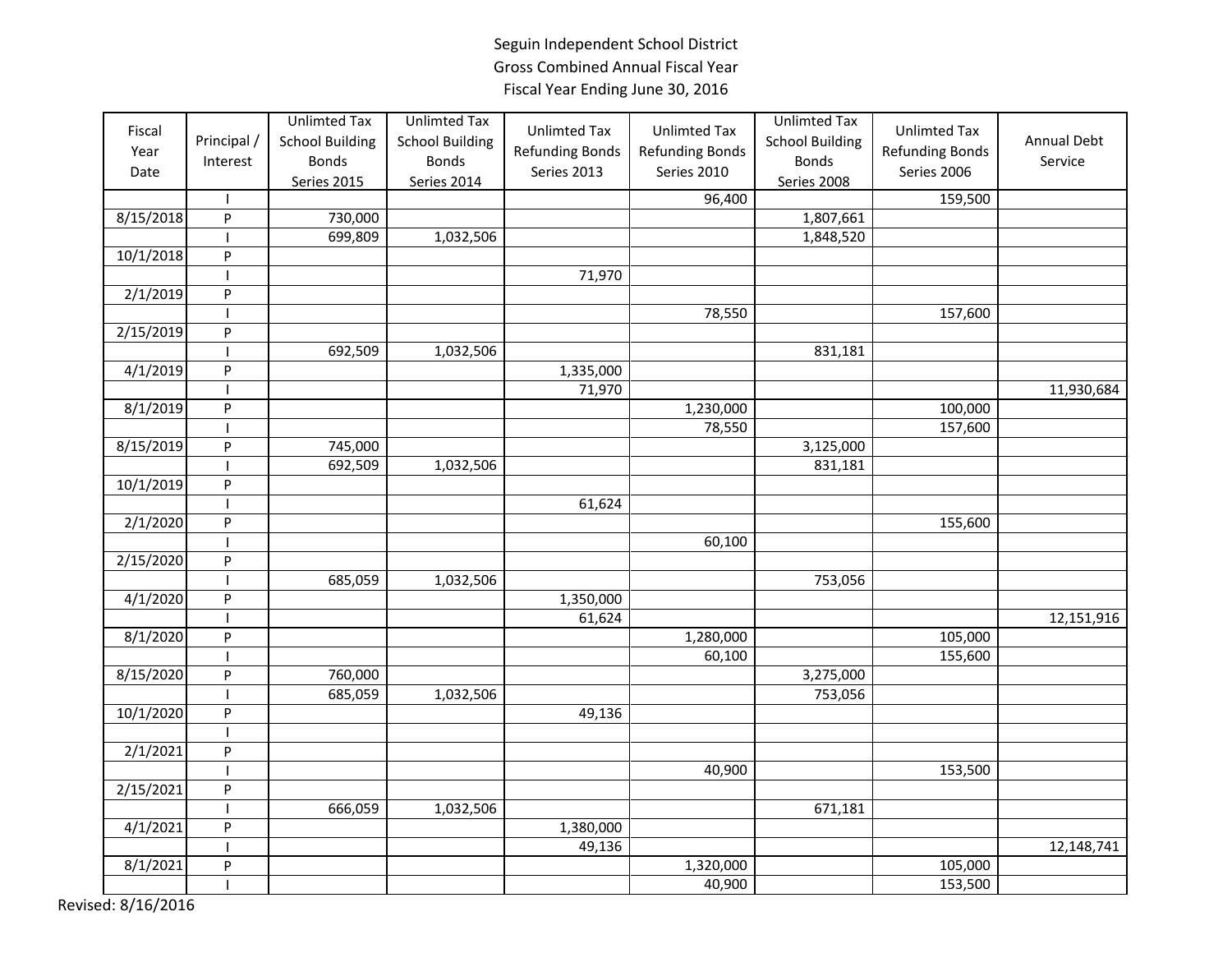| Fiscal    |                           | <b>Unlimted Tax</b>    | <b>Unlimted Tax</b>    | <b>Unlimted Tax</b>    | <b>Unlimted Tax</b>    | <b>Unlimted Tax</b>    | <b>Unlimted Tax</b>    |             |
|-----------|---------------------------|------------------------|------------------------|------------------------|------------------------|------------------------|------------------------|-------------|
| Year      | Principal /               | <b>School Building</b> | <b>School Building</b> |                        |                        | <b>School Building</b> |                        | Annual Debt |
|           | Interest                  | <b>Bonds</b>           | <b>Bonds</b>           | <b>Refunding Bonds</b> | <b>Refunding Bonds</b> | <b>Bonds</b>           | <b>Refunding Bonds</b> | Service     |
| Date      |                           | Series 2015            | Series 2014            | Series 2013            | Series 2010            | Series 2008            | Series 2006            |             |
| 8/15/2021 | ${\sf P}$                 | 800,000                |                        |                        |                        |                        |                        |             |
|           |                           | 666,059                | 1,032,506              |                        |                        | 3,435,000              |                        |             |
| 10/1/2021 | P                         |                        |                        |                        |                        | 671,181                |                        |             |
|           | $\overline{\phantom{a}}$  |                        |                        | 34,991                 |                        |                        |                        |             |
| 2/1/2022  | ${\sf P}$                 |                        |                        |                        | 14,500                 |                        |                        |             |
|           | $\overline{\phantom{a}}$  |                        |                        |                        |                        |                        | 151,400                |             |
| 2/15/2022 | ${\sf P}$                 |                        |                        |                        |                        |                        |                        |             |
|           |                           | 657,059                | 1,032,506              |                        |                        | 596,041                |                        |             |
| 4/1/2022  | $\boldsymbol{\mathsf{P}}$ |                        |                        | 1,410,000              |                        |                        |                        |             |
|           |                           |                        |                        | 34,991                 |                        |                        |                        | 12,155,636  |
| 8/1/2022  | P                         |                        |                        |                        | 725,000                |                        | 765,000                |             |
|           |                           |                        |                        |                        | 14,500                 |                        | 151,400                |             |
| 8/15/2022 | ${\sf P}$                 | 815,000                |                        |                        |                        | 3,575,000              |                        |             |
|           |                           | 657,059                | 1,032,506              |                        |                        | 596,041                |                        |             |
| 10/1/2022 | ${\sf P}$                 |                        |                        |                        |                        |                        |                        |             |
|           | I.                        |                        |                        | 18,424                 |                        |                        |                        |             |
| 2/1/2023  | P                         |                        |                        |                        |                        |                        |                        |             |
|           |                           |                        |                        |                        |                        |                        | 136,100                |             |
| 2/15/2023 | $\mathsf{P}$              |                        |                        |                        |                        |                        |                        |             |
|           |                           | 636,684                | 1,032,506              |                        |                        | 515,603                |                        |             |
| 4/1/2023  | P                         |                        |                        | 1,445,000              |                        |                        |                        |             |
|           |                           |                        |                        | 18,424                 |                        |                        |                        | 12,134,248  |
| 8/1/2023  | P                         |                        |                        |                        |                        |                        | 9,858                  |             |
|           |                           |                        |                        |                        |                        |                        | 1,716,242              |             |
| 8/15/2023 | ${\sf P}$                 | 860,000                |                        |                        |                        | 3,735,000              |                        |             |
|           |                           | 636,684                | 1,032,506              |                        |                        | 515,603                |                        |             |
| 10/1/2023 | ${\sf P}$                 |                        |                        |                        |                        |                        |                        |             |
|           |                           |                        |                        |                        |                        |                        |                        |             |
| 2/1/2024  | ${\sf P}$                 |                        |                        |                        |                        |                        |                        |             |
|           |                           |                        |                        |                        |                        |                        | 136,100                |             |
| 2/15/2024 | P                         |                        |                        |                        |                        |                        |                        |             |
|           |                           | 625,934                | 1,032,506              |                        |                        | 431,566                |                        |             |
| 4/1/2024  | P                         |                        |                        |                        |                        |                        |                        |             |
|           |                           |                        |                        |                        |                        |                        |                        | 10,732,000  |
| 8/1/2024  | P                         |                        |                        |                        |                        |                        | 1,595,000              |             |
|           |                           |                        |                        |                        |                        |                        | 136,100                |             |
| 8/15/2024 | P                         | 880,000                | 1,275,000              |                        |                        | 1,180,000              |                        |             |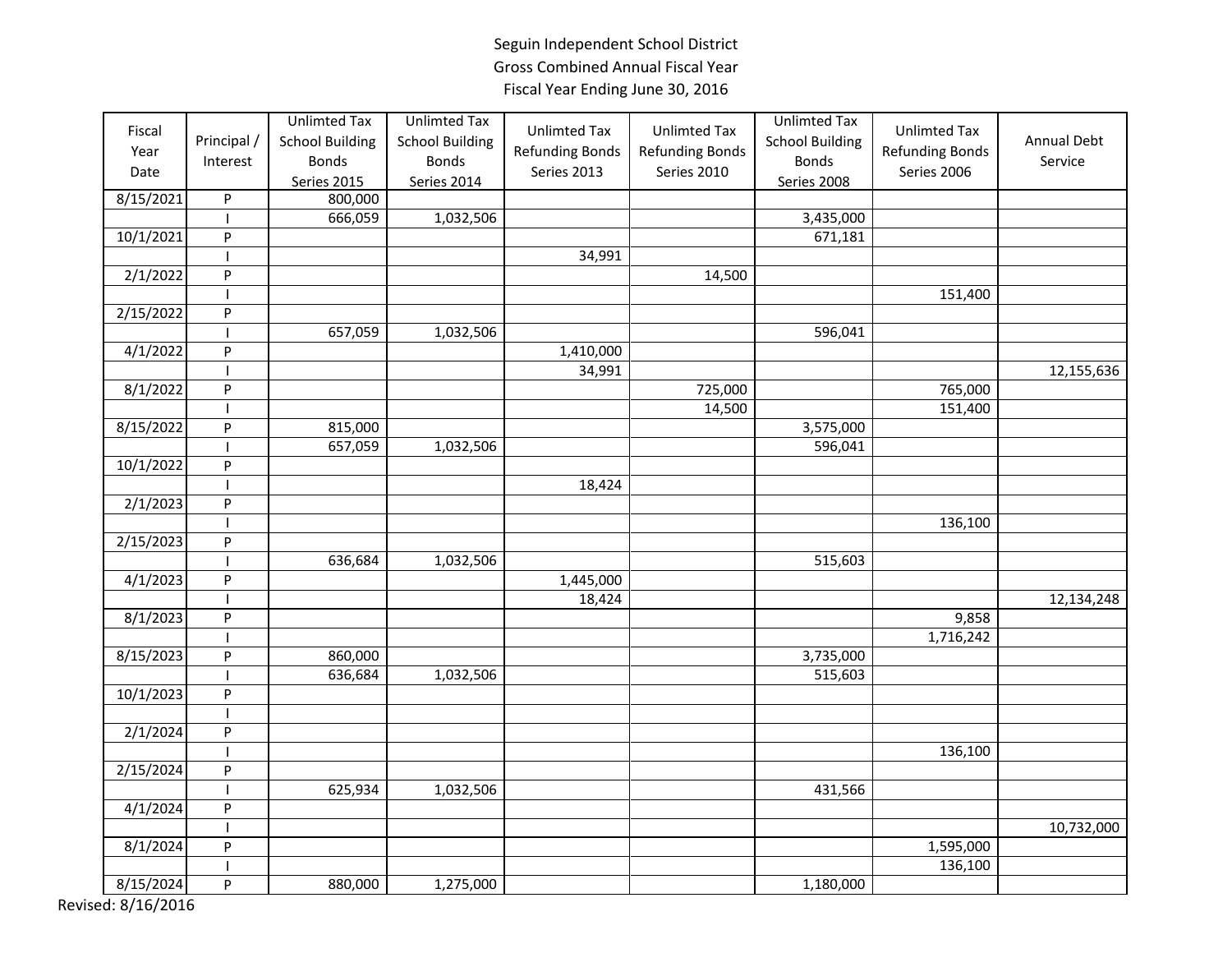| Fiscal<br>Year<br>Date | Principal /<br>Interest   | <b>Unlimted Tax</b><br><b>School Building</b><br><b>Bonds</b><br>Series 2015<br>625,934 | <b>Unlimted Tax</b><br><b>School Building</b><br><b>Bonds</b><br>Series 2014 | <b>Unlimted Tax</b><br><b>Refunding Bonds</b><br>Series 2013 | <b>Unlimted Tax</b><br>Refunding Bonds<br>Series 2010 | <b>Unlimted Tax</b><br><b>School Building</b><br><b>Bonds</b><br>Series 2008 | <b>Unlimted Tax</b><br><b>Refunding Bonds</b><br>Series 2006 | Annual Debt<br>Service |
|------------------------|---------------------------|-----------------------------------------------------------------------------------------|------------------------------------------------------------------------------|--------------------------------------------------------------|-------------------------------------------------------|------------------------------------------------------------------------------|--------------------------------------------------------------|------------------------|
| 10/1/2024              | $\mathbf{I}$<br>${\sf P}$ |                                                                                         | 1,032,506                                                                    |                                                              |                                                       | 431,566                                                                      |                                                              |                        |
|                        |                           |                                                                                         |                                                                              |                                                              |                                                       |                                                                              |                                                              |                        |
|                        | P                         |                                                                                         |                                                                              |                                                              |                                                       |                                                                              |                                                              |                        |
| 2/1/2025               | $\overline{\phantom{a}}$  |                                                                                         |                                                                              |                                                              |                                                       |                                                                              | 104,200                                                      |                        |
|                        |                           |                                                                                         |                                                                              |                                                              |                                                       |                                                                              |                                                              |                        |
| 2/15/2025              | P                         |                                                                                         |                                                                              |                                                              |                                                       |                                                                              |                                                              |                        |
|                        |                           | 603,934                                                                                 | 1,000,631                                                                    |                                                              |                                                       | 405,016                                                                      |                                                              |                        |
| 4/1/2025               | P                         |                                                                                         |                                                                              |                                                              |                                                       |                                                                              |                                                              |                        |
|                        |                           |                                                                                         |                                                                              |                                                              |                                                       |                                                                              |                                                              | 9,269,888              |
| 8/1/2025               | $\sf P$                   |                                                                                         |                                                                              |                                                              |                                                       |                                                                              | 1,660,000                                                    |                        |
|                        | $\overline{\phantom{a}}$  |                                                                                         |                                                                              |                                                              |                                                       |                                                                              | 104,200                                                      |                        |
| 8/15/2025              | ${\sf P}$                 | 925,000                                                                                 | 1,340,000                                                                    |                                                              |                                                       | 1,230,000                                                                    |                                                              |                        |
|                        |                           | 603,934                                                                                 | 1,000,631                                                                    |                                                              |                                                       | 405,016                                                                      |                                                              |                        |
| 10/1/2025              | P                         |                                                                                         |                                                                              |                                                              |                                                       |                                                                              |                                                              |                        |
|                        |                           |                                                                                         |                                                                              |                                                              |                                                       |                                                                              |                                                              |                        |
| 2/1/2026               | P                         |                                                                                         |                                                                              |                                                              |                                                       |                                                                              |                                                              |                        |
|                        |                           |                                                                                         |                                                                              |                                                              |                                                       |                                                                              | 71,000                                                       |                        |
| 2/15/2026              | ${\sf P}$                 |                                                                                         |                                                                              |                                                              |                                                       |                                                                              |                                                              |                        |
|                        |                           | 580,809                                                                                 | 967,131                                                                      |                                                              |                                                       | 377,341                                                                      |                                                              |                        |
| 4/1/2026               | $\mathsf{P}$              |                                                                                         |                                                                              |                                                              |                                                       |                                                                              |                                                              |                        |
|                        |                           |                                                                                         |                                                                              |                                                              |                                                       |                                                                              |                                                              | 9,265,063              |
| 8/1/2026               | P                         |                                                                                         |                                                                              |                                                              |                                                       |                                                                              | 1,740,000                                                    |                        |
|                        | $\mathbf{I}$              |                                                                                         |                                                                              |                                                              |                                                       |                                                                              | 71,000                                                       |                        |
| 8/15/2026              | P                         | 970,000                                                                                 | 1,405,000                                                                    |                                                              |                                                       | 1,275,000                                                                    |                                                              |                        |
|                        |                           | 580,809                                                                                 | 967,131                                                                      |                                                              |                                                       | 377,341                                                                      |                                                              |                        |
| 10/1/2026              | P                         |                                                                                         |                                                                              |                                                              |                                                       |                                                                              |                                                              |                        |
|                        | $\mathbf{I}$              |                                                                                         |                                                                              |                                                              |                                                       |                                                                              |                                                              |                        |
| 2/1/2027               | P                         |                                                                                         |                                                                              |                                                              |                                                       |                                                                              |                                                              |                        |
|                        |                           |                                                                                         |                                                                              |                                                              |                                                       |                                                                              | 36,200                                                       |                        |
| $\frac{1}{2}/15/2027$  | P                         |                                                                                         | 939,031                                                                      |                                                              |                                                       |                                                                              |                                                              |                        |
|                        |                           | 556,559                                                                                 |                                                                              |                                                              |                                                       | 347,856                                                                      |                                                              |                        |
| 4/1/2027               | P                         |                                                                                         |                                                                              |                                                              |                                                       |                                                                              |                                                              |                        |
|                        |                           |                                                                                         |                                                                              |                                                              |                                                       |                                                                              |                                                              | 9,265,928              |
| 8/1/2027               | P                         |                                                                                         |                                                                              |                                                              |                                                       |                                                                              | 1,810,000                                                    |                        |
|                        |                           |                                                                                         |                                                                              |                                                              |                                                       |                                                                              | 36,200                                                       |                        |
| 8/15/2027              | P                         | 1,020,000                                                                               | 1,465,000                                                                    |                                                              |                                                       | 1,330,000                                                                    |                                                              |                        |
|                        | $\overline{\phantom{a}}$  | 556,559                                                                                 | 939,031                                                                      |                                                              |                                                       | 347,856                                                                      |                                                              |                        |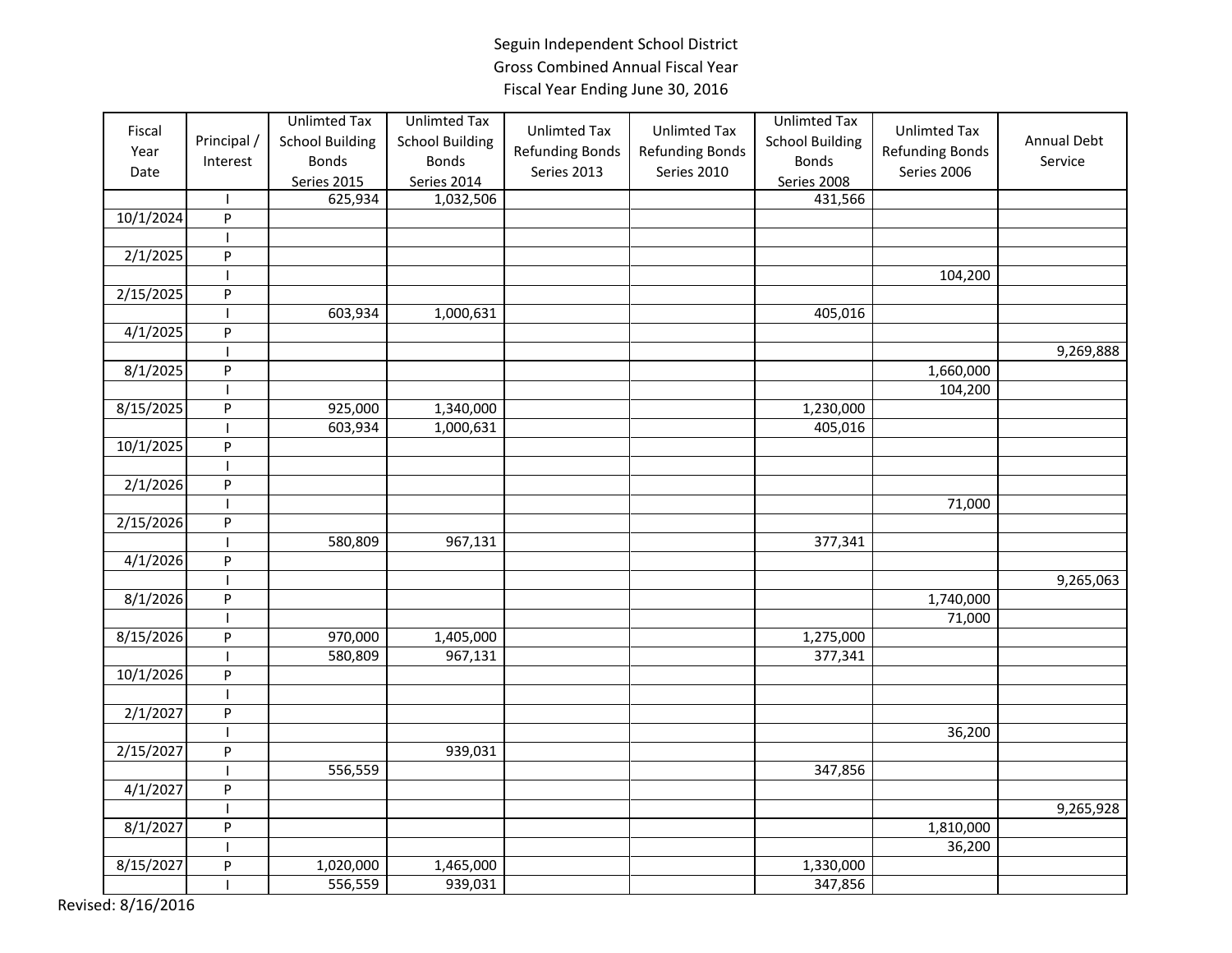| Fiscal<br>Year<br>Date | Principal /<br>Interest  | <b>Unlimted Tax</b><br><b>School Building</b><br><b>Bonds</b><br>Series 2015 | <b>Unlimted Tax</b><br><b>School Building</b><br><b>Bonds</b><br>Series 2014 | <b>Unlimted Tax</b><br><b>Refunding Bonds</b><br>Series 2013 | <b>Unlimted Tax</b><br><b>Refunding Bonds</b><br>Series 2010 | <b>Unlimted Tax</b><br><b>School Building</b><br><b>Bonds</b><br>Series 2008 | <b>Unlimted Tax</b><br><b>Refunding Bonds</b><br>Series 2006 | Annual Debt<br>Service |
|------------------------|--------------------------|------------------------------------------------------------------------------|------------------------------------------------------------------------------|--------------------------------------------------------------|--------------------------------------------------------------|------------------------------------------------------------------------------|--------------------------------------------------------------|------------------------|
| 10/1/2027              | ${\sf P}$                |                                                                              |                                                                              |                                                              |                                                              |                                                                              |                                                              |                        |
|                        |                          |                                                                              |                                                                              |                                                              |                                                              |                                                                              |                                                              |                        |
| 2/1/2028               | P                        |                                                                              |                                                                              |                                                              |                                                              |                                                                              |                                                              |                        |
|                        | $\overline{\phantom{a}}$ |                                                                              |                                                                              |                                                              |                                                              |                                                                              |                                                              |                        |
| 2/15/2028              | ${\sf P}$                |                                                                              |                                                                              |                                                              |                                                              |                                                                              |                                                              |                        |
|                        |                          | 538,709                                                                      | 902,406                                                                      |                                                              |                                                              | 316,269                                                                      |                                                              |                        |
| 4/1/2028               | P                        |                                                                              |                                                                              |                                                              |                                                              |                                                                              |                                                              |                        |
|                        |                          |                                                                              |                                                                              |                                                              |                                                              |                                                                              |                                                              | 9,262,031              |
| 8/1/2028               | P                        |                                                                              |                                                                              |                                                              |                                                              |                                                                              |                                                              |                        |
|                        |                          |                                                                              |                                                                              |                                                              |                                                              |                                                                              |                                                              |                        |
| $\frac{8}{15}/2028$    | ${\sf P}$                | 1,055,000                                                                    | 1,535,000                                                                    |                                                              |                                                              | 2,885,000                                                                    |                                                              |                        |
|                        |                          | 538,709                                                                      | 902,406                                                                      |                                                              |                                                              | 316,269                                                                      |                                                              |                        |
| 10/1/2028              | P                        |                                                                              |                                                                              |                                                              |                                                              |                                                                              |                                                              |                        |
|                        |                          |                                                                              |                                                                              |                                                              |                                                              |                                                                              |                                                              |                        |
| 2/1/2029               | ${\sf P}$                |                                                                              |                                                                              |                                                              |                                                              |                                                                              |                                                              |                        |
|                        | $\overline{\phantom{a}}$ |                                                                              |                                                                              |                                                              |                                                              |                                                                              |                                                              |                        |
| 2/15/2029              | P                        |                                                                              | 864,031                                                                      |                                                              |                                                              |                                                                              |                                                              |                        |
|                        |                          | 512,334                                                                      |                                                                              |                                                              |                                                              | 247,750                                                                      |                                                              |                        |
| 4/1/2029               | P                        |                                                                              |                                                                              |                                                              |                                                              |                                                                              |                                                              |                        |
|                        |                          |                                                                              |                                                                              |                                                              |                                                              |                                                                              |                                                              | 8,856,500              |
| 8/1/2029               | P                        |                                                                              |                                                                              |                                                              |                                                              |                                                                              |                                                              |                        |
|                        | $\overline{\phantom{a}}$ |                                                                              |                                                                              |                                                              |                                                              |                                                                              |                                                              |                        |
| 8/15/2029              | P                        | 1,105,000                                                                    | 1,615,000                                                                    |                                                              |                                                              | 1,400,000                                                                    |                                                              |                        |
|                        |                          | 512,334                                                                      | 864,031                                                                      |                                                              |                                                              | 247,750                                                                      |                                                              |                        |
| 10/1/2029              | P                        |                                                                              |                                                                              |                                                              |                                                              |                                                                              |                                                              |                        |
|                        | $\mathbf{I}$             |                                                                              |                                                                              |                                                              |                                                              |                                                                              |                                                              |                        |
| 2/1/2030               | P                        |                                                                              |                                                                              |                                                              |                                                              |                                                                              |                                                              |                        |
|                        |                          |                                                                              |                                                                              |                                                              |                                                              |                                                                              |                                                              |                        |
| 2/15/2030              | P                        |                                                                              |                                                                              |                                                              |                                                              |                                                                              |                                                              |                        |
|                        |                          | 490,234                                                                      | 823,656                                                                      |                                                              |                                                              | 212,750                                                                      |                                                              |                        |
| 4/1/2030               | P                        |                                                                              |                                                                              |                                                              |                                                              |                                                                              |                                                              |                        |
|                        | $\overline{\phantom{a}}$ |                                                                              |                                                                              |                                                              |                                                              |                                                                              |                                                              | 7,270,756              |
| 8/1/2030               | P                        |                                                                              |                                                                              |                                                              |                                                              |                                                                              |                                                              |                        |
|                        |                          |                                                                              |                                                                              |                                                              |                                                              |                                                                              |                                                              |                        |
| 8/15/2030              | P                        | 1,150,000                                                                    | 1,695,000                                                                    |                                                              |                                                              | 1,470,000                                                                    |                                                              |                        |
|                        |                          | 490,234                                                                      | 823,656                                                                      |                                                              |                                                              | 212,750                                                                      |                                                              |                        |
| 10/1/2030              | P                        |                                                                              |                                                                              |                                                              |                                                              |                                                                              |                                                              |                        |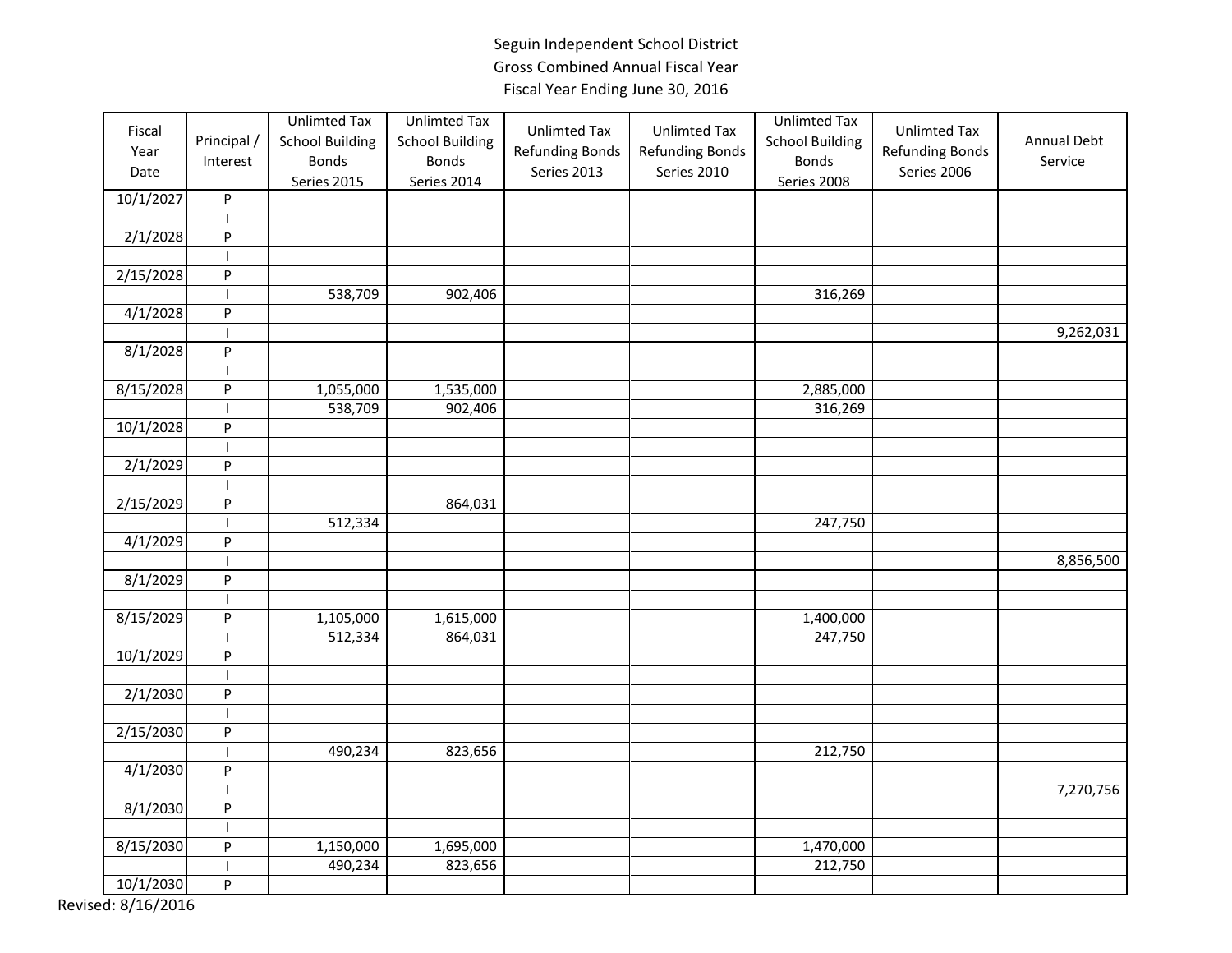| Fiscal<br>Year<br>Date | Principal /<br>Interest<br>$\mathbf{I}$ | <b>Unlimted Tax</b><br><b>School Building</b><br><b>Bonds</b><br><b>Series 2015</b> | <b>Unlimted Tax</b><br><b>School Building</b><br><b>Bonds</b><br>Series 2014 | <b>Unlimted Tax</b><br><b>Refunding Bonds</b><br>Series 2013 | <b>Unlimted Tax</b><br>Refunding Bonds<br>Series 2010 | <b>Unlimted Tax</b><br><b>School Building</b><br><b>Bonds</b><br>Series 2008 | <b>Unlimted Tax</b><br><b>Refunding Bonds</b><br>Series 2006 | Annual Debt<br>Service |
|------------------------|-----------------------------------------|-------------------------------------------------------------------------------------|------------------------------------------------------------------------------|--------------------------------------------------------------|-------------------------------------------------------|------------------------------------------------------------------------------|--------------------------------------------------------------|------------------------|
| 2/1/2031               | $\sf P$                                 |                                                                                     |                                                                              |                                                              |                                                       |                                                                              |                                                              |                        |
|                        | $\mathbf{I}$                            |                                                                                     |                                                                              |                                                              |                                                       |                                                                              |                                                              |                        |
| 2/15/2031              | P                                       |                                                                                     |                                                                              |                                                              |                                                       |                                                                              |                                                              |                        |
|                        | ı                                       | 467,234                                                                             | 781,281                                                                      |                                                              |                                                       | 176,000                                                                      |                                                              |                        |
| 4/1/2031               | P                                       |                                                                                     |                                                                              |                                                              |                                                       |                                                                              |                                                              |                        |
|                        |                                         |                                                                                     |                                                                              |                                                              |                                                       |                                                                              |                                                              | 7,266,156              |
| 8/1/2031               | $\mathsf{P}$                            |                                                                                     |                                                                              |                                                              |                                                       |                                                                              |                                                              |                        |
|                        |                                         |                                                                                     |                                                                              |                                                              |                                                       |                                                                              |                                                              |                        |
| 8/15/2031              | $\sf P$                                 | 1,195,000                                                                           | 1,780,000                                                                    |                                                              |                                                       | 1,545,000                                                                    |                                                              |                        |
|                        |                                         | 467,234                                                                             | 781,281                                                                      |                                                              |                                                       | 176,000                                                                      |                                                              |                        |
| 10/1/2031              | $\sf P$                                 |                                                                                     |                                                                              |                                                              |                                                       |                                                                              |                                                              |                        |
|                        | $\mathbf{I}$                            |                                                                                     |                                                                              |                                                              |                                                       |                                                                              |                                                              |                        |
| 2/1/2032               | P                                       |                                                                                     |                                                                              |                                                              |                                                       |                                                                              |                                                              |                        |
|                        |                                         |                                                                                     |                                                                              |                                                              |                                                       |                                                                              |                                                              |                        |
| 2/15/2032              | $\sf P$                                 |                                                                                     |                                                                              |                                                              |                                                       |                                                                              |                                                              |                        |
|                        |                                         | 443,334                                                                             | 736,781                                                                      |                                                              |                                                       | 137,375                                                                      |                                                              |                        |
| 4/1/2032               | P                                       |                                                                                     |                                                                              |                                                              |                                                       |                                                                              |                                                              |                        |
|                        |                                         |                                                                                     |                                                                              |                                                              |                                                       |                                                                              |                                                              | 7,262,006              |
| 8/1/2032               | $\sf P$                                 |                                                                                     |                                                                              |                                                              |                                                       |                                                                              |                                                              |                        |
|                        | $\mathbf{I}$                            |                                                                                     |                                                                              |                                                              |                                                       |                                                                              |                                                              |                        |
| 8/15/2032              | P                                       | 1,245,000                                                                           | 1,870,000                                                                    |                                                              |                                                       | 1,620,000                                                                    |                                                              |                        |
|                        |                                         | 443,334                                                                             | 736,781                                                                      |                                                              |                                                       | 137,375                                                                      |                                                              |                        |
| 10/1/2032              | P                                       |                                                                                     |                                                                              |                                                              |                                                       |                                                                              |                                                              |                        |
|                        |                                         |                                                                                     |                                                                              |                                                              |                                                       |                                                                              |                                                              |                        |
| 2/1/2033               | ${\sf P}$                               |                                                                                     |                                                                              |                                                              |                                                       |                                                                              |                                                              |                        |
|                        | $\mathbf{I}$                            |                                                                                     |                                                                              |                                                              |                                                       |                                                                              |                                                              |                        |
| 2/15/2033              | $\sf P$                                 |                                                                                     | 690,031                                                                      |                                                              |                                                       |                                                                              |                                                              |                        |
|                        |                                         | 422,325                                                                             |                                                                              |                                                              |                                                       | 96,875                                                                       |                                                              |                        |
| 4/1/2033               | P                                       |                                                                                     |                                                                              |                                                              |                                                       |                                                                              |                                                              |                        |
|                        |                                         |                                                                                     |                                                                              |                                                              |                                                       |                                                                              |                                                              | 7,261,722              |
| 8/1/2033               | P                                       |                                                                                     |                                                                              |                                                              |                                                       |                                                                              |                                                              |                        |
|                        |                                         |                                                                                     |                                                                              |                                                              |                                                       |                                                                              |                                                              |                        |
| 8/15/2033              | P                                       | 1,285,000                                                                           | 1,960,000                                                                    |                                                              |                                                       | 1,700,000                                                                    |                                                              |                        |
|                        |                                         | 422,325                                                                             | 690,031                                                                      |                                                              |                                                       | 96,875                                                                       |                                                              |                        |
| 10/1/2033              | $\boldsymbol{\mathsf{P}}$               |                                                                                     |                                                                              |                                                              |                                                       |                                                                              |                                                              |                        |
|                        | $\mathbf{I}$                            |                                                                                     |                                                                              |                                                              |                                                       |                                                                              |                                                              |                        |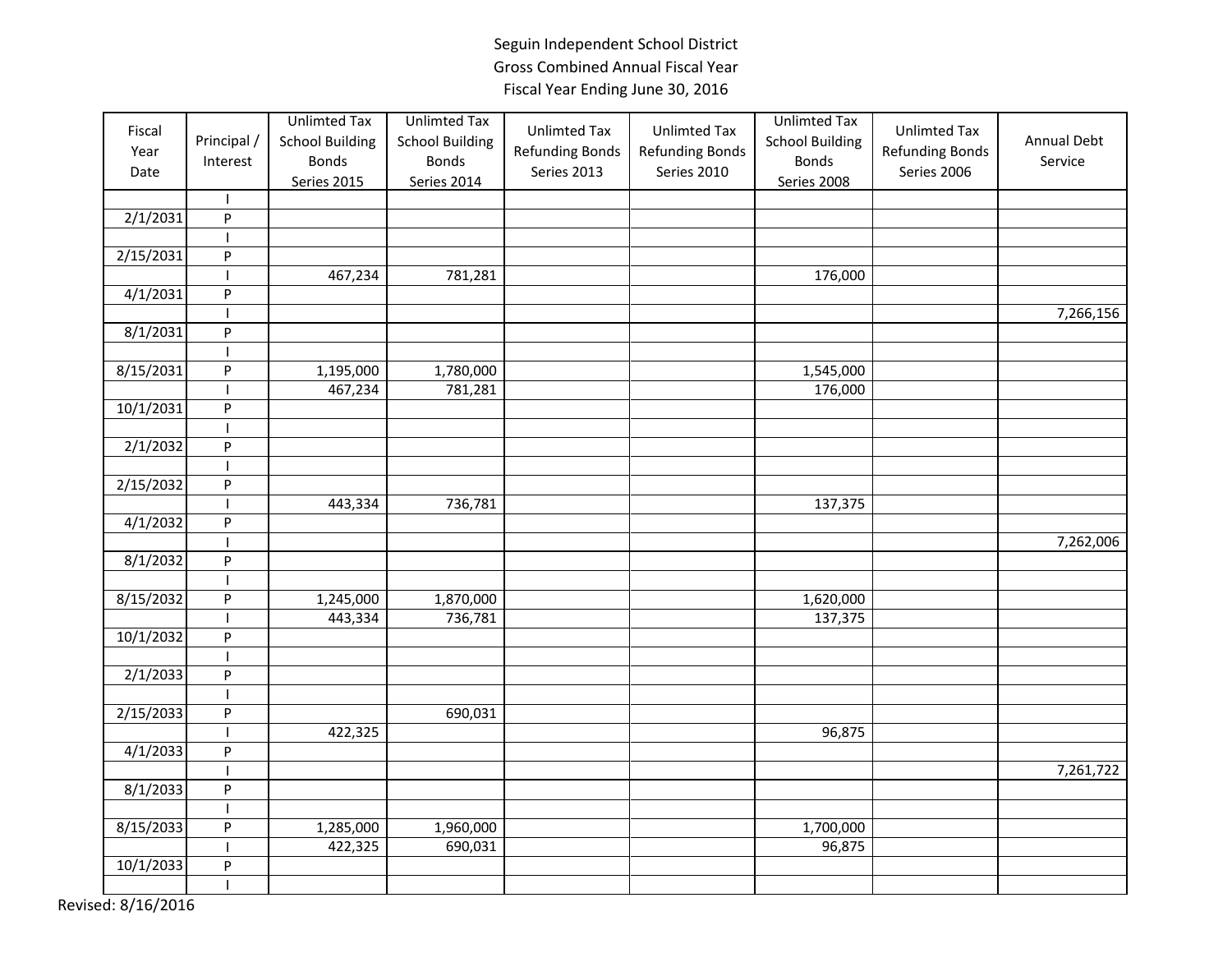| Fiscal<br>Year<br>Date<br>2/1/2034 | Principal /<br>Interest<br>$\sf P$ | <b>Unlimted Tax</b><br><b>School Building</b><br><b>Bonds</b><br><b>Series 2015</b> | <b>Unlimted Tax</b><br><b>School Building</b><br><b>Bonds</b><br>Series 2014 | <b>Unlimted Tax</b><br><b>Refunding Bonds</b><br>Series 2013 | <b>Unlimted Tax</b><br><b>Refunding Bonds</b><br>Series 2010 | <b>Unlimted Tax</b><br><b>School Building</b><br><b>Bonds</b><br>Series 2008 | <b>Unlimted Tax</b><br><b>Refunding Bonds</b><br>Series 2006 | Annual Debt<br>Service |
|------------------------------------|------------------------------------|-------------------------------------------------------------------------------------|------------------------------------------------------------------------------|--------------------------------------------------------------|--------------------------------------------------------------|------------------------------------------------------------------------------|--------------------------------------------------------------|------------------------|
|                                    |                                    |                                                                                     |                                                                              |                                                              |                                                              |                                                                              |                                                              |                        |
| 2/15/2034                          | P                                  |                                                                                     |                                                                              |                                                              |                                                              |                                                                              |                                                              |                        |
|                                    |                                    | 396,625                                                                             | 641,031                                                                      |                                                              |                                                              | 54,375                                                                       |                                                              |                        |
| 4/1/2034                           | $\sf P$                            |                                                                                     |                                                                              |                                                              |                                                              |                                                                              |                                                              |                        |
|                                    |                                    |                                                                                     |                                                                              |                                                              |                                                              |                                                                              |                                                              | 7,246,263              |
| 8/1/2034                           | $\sf P$                            |                                                                                     |                                                                              |                                                              |                                                              |                                                                              |                                                              |                        |
|                                    |                                    |                                                                                     |                                                                              |                                                              |                                                              |                                                                              |                                                              |                        |
| 8/15/2034                          | P                                  | 1,335,000                                                                           | 2,060,000                                                                    |                                                              |                                                              | 1,060,000                                                                    |                                                              |                        |
|                                    |                                    | 396,625                                                                             | 641,031                                                                      |                                                              |                                                              | 54,375                                                                       |                                                              |                        |
| 10/1/2034                          | P                                  |                                                                                     |                                                                              |                                                              |                                                              |                                                                              |                                                              |                        |
|                                    |                                    |                                                                                     |                                                                              |                                                              |                                                              |                                                                              |                                                              |                        |
| 2/1/2035                           | P                                  |                                                                                     |                                                                              |                                                              |                                                              |                                                                              |                                                              |                        |
|                                    |                                    |                                                                                     |                                                                              |                                                              |                                                              |                                                                              |                                                              |                        |
| 2/15/2035                          | $\sf P$                            |                                                                                     |                                                                              |                                                              |                                                              |                                                                              |                                                              |                        |
|                                    |                                    | 369,925                                                                             | 589,531                                                                      |                                                              |                                                              | 27,875                                                                       |                                                              |                        |
| 4/1/2035                           | $\sf P$                            |                                                                                     |                                                                              |                                                              |                                                              |                                                                              |                                                              |                        |
|                                    |                                    |                                                                                     |                                                                              |                                                              |                                                              |                                                                              |                                                              | 6,534,363              |
| 8/1/2035                           | P                                  |                                                                                     |                                                                              |                                                              |                                                              |                                                                              |                                                              |                        |
|                                    |                                    |                                                                                     |                                                                              |                                                              |                                                              |                                                                              |                                                              |                        |
| 8/15/2035                          | $\sf P$                            | 1,390,000                                                                           | 2,160,000                                                                    |                                                              |                                                              | 1,115,000                                                                    |                                                              |                        |
|                                    |                                    | 369,925                                                                             | 589,531                                                                      |                                                              |                                                              | 27,875                                                                       |                                                              |                        |
| 10/1/2035                          | $\sf P$                            |                                                                                     |                                                                              |                                                              |                                                              |                                                                              |                                                              |                        |
|                                    |                                    |                                                                                     |                                                                              |                                                              |                                                              |                                                                              |                                                              |                        |
| 2/1/2036                           | ${\sf P}$                          |                                                                                     |                                                                              |                                                              |                                                              |                                                                              |                                                              |                        |
|                                    | $\mathbf{I}$                       |                                                                                     |                                                                              |                                                              |                                                              |                                                                              |                                                              |                        |
| 2/15/2036                          | $\sf P$                            |                                                                                     |                                                                              |                                                              |                                                              |                                                                              |                                                              |                        |
|                                    |                                    | 345,600                                                                             | 535,531                                                                      |                                                              |                                                              |                                                                              |                                                              |                        |
| 4/1/2036                           | P                                  |                                                                                     |                                                                              |                                                              |                                                              |                                                                              |                                                              |                        |
|                                    |                                    |                                                                                     |                                                                              |                                                              |                                                              |                                                                              |                                                              | 6,533,463              |
| 8/1/2036                           | ${\sf P}$                          |                                                                                     |                                                                              |                                                              |                                                              |                                                                              |                                                              |                        |
|                                    |                                    |                                                                                     |                                                                              |                                                              |                                                              |                                                                              |                                                              |                        |
| 8/15/2036                          | $\sf P$                            | 1,440,000                                                                           | 2,270,000                                                                    |                                                              |                                                              |                                                                              |                                                              |                        |
|                                    | $\mathbf{I}$                       | 345,600                                                                             | 535,531                                                                      |                                                              |                                                              |                                                                              |                                                              |                        |
| 10/1/2036                          | P                                  |                                                                                     |                                                                              |                                                              |                                                              |                                                                              |                                                              |                        |
|                                    |                                    |                                                                                     |                                                                              |                                                              |                                                              |                                                                              |                                                              |                        |
| 2/1/2037                           | P                                  |                                                                                     |                                                                              |                                                              |                                                              |                                                                              |                                                              |                        |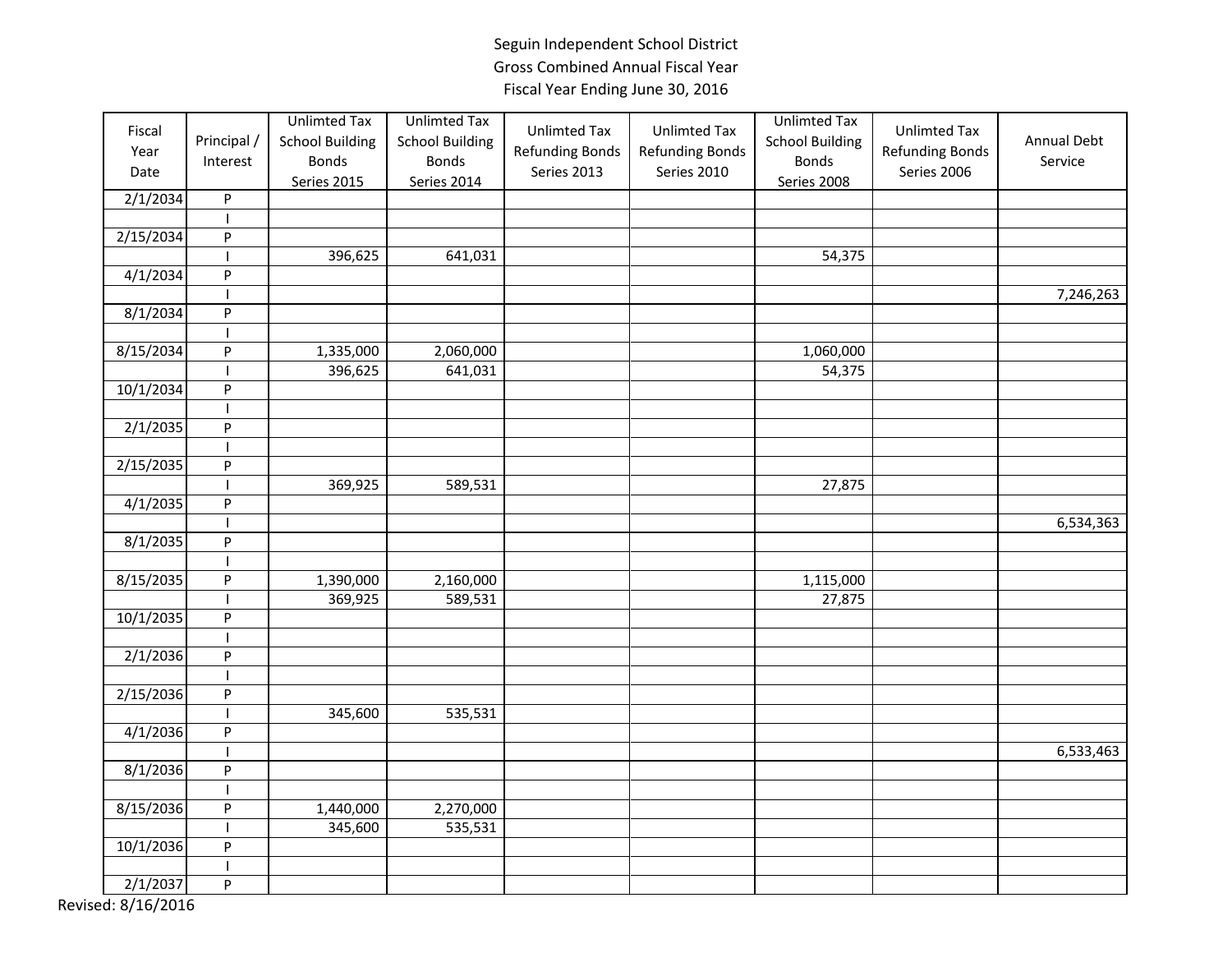| Fiscal<br>Year<br>Date | Principal /<br>Interest<br>$\mathbf{I}$ | <b>Unlimted Tax</b><br><b>School Building</b><br><b>Bonds</b><br><b>Series 2015</b> | <b>Unlimted Tax</b><br><b>School Building</b><br><b>Bonds</b><br>Series 2014 | <b>Unlimted Tax</b><br><b>Refunding Bonds</b><br>Series 2013 | <b>Unlimted Tax</b><br><b>Refunding Bonds</b><br>Series 2010 | <b>Unlimted Tax</b><br><b>School Building</b><br><b>Bonds</b><br>Series 2008 | <b>Unlimted Tax</b><br><b>Refunding Bonds</b><br>Series 2006 | Annual Debt<br>Service |
|------------------------|-----------------------------------------|-------------------------------------------------------------------------------------|------------------------------------------------------------------------------|--------------------------------------------------------------|--------------------------------------------------------------|------------------------------------------------------------------------------|--------------------------------------------------------------|------------------------|
| 2/15/2037              | $\sf P$                                 |                                                                                     |                                                                              |                                                              |                                                              |                                                                              |                                                              |                        |
|                        | $\mathbf{I}$                            | 316,800                                                                             | 478,781                                                                      |                                                              |                                                              |                                                                              |                                                              |                        |
| 4/1/2037               | $\boldsymbol{\mathsf{P}}$               |                                                                                     |                                                                              |                                                              |                                                              |                                                                              |                                                              |                        |
|                        |                                         |                                                                                     |                                                                              |                                                              |                                                              |                                                                              |                                                              | 5,386,713              |
| 8/1/2037               | $\mathsf{P}$                            |                                                                                     |                                                                              |                                                              |                                                              |                                                                              |                                                              |                        |
|                        |                                         |                                                                                     |                                                                              |                                                              |                                                              |                                                                              |                                                              |                        |
| 8/15/2037              | $\sf P$                                 |                                                                                     |                                                                              |                                                              |                                                              |                                                                              |                                                              |                        |
|                        |                                         | 1,495,000<br>316,800                                                                | 2,385,000<br>478,781                                                         |                                                              |                                                              |                                                                              |                                                              |                        |
| 10/1/2037              | ${\sf P}$                               |                                                                                     |                                                                              |                                                              |                                                              |                                                                              |                                                              |                        |
|                        |                                         |                                                                                     |                                                                              |                                                              |                                                              |                                                                              |                                                              |                        |
|                        | $\mathbf{I}$<br>$\sf P$                 |                                                                                     |                                                                              |                                                              |                                                              |                                                                              |                                                              |                        |
| 2/1/2038               |                                         |                                                                                     |                                                                              |                                                              |                                                              |                                                                              |                                                              |                        |
| 2/15/2038              | P                                       |                                                                                     |                                                                              |                                                              |                                                              |                                                                              |                                                              |                        |
|                        |                                         | 286,900                                                                             | 419,156                                                                      |                                                              |                                                              |                                                                              |                                                              |                        |
| 4/1/2038               | $\sf P$                                 |                                                                                     |                                                                              |                                                              |                                                              |                                                                              |                                                              |                        |
|                        |                                         |                                                                                     |                                                                              |                                                              |                                                              |                                                                              |                                                              | 5,381,638              |
| 8/1/2038               | $\sf P$                                 |                                                                                     |                                                                              |                                                              |                                                              |                                                                              |                                                              |                        |
|                        | $\mathsf{I}$                            |                                                                                     |                                                                              |                                                              |                                                              |                                                                              |                                                              |                        |
| 8/15/2038              | P                                       | 1,555,000                                                                           | 2,500,000                                                                    |                                                              |                                                              |                                                                              |                                                              |                        |
|                        |                                         | 286,900                                                                             | 419,156                                                                      |                                                              |                                                              |                                                                              |                                                              |                        |
| 10/1/2038              | ${\sf P}$                               |                                                                                     |                                                                              |                                                              |                                                              |                                                                              |                                                              |                        |
|                        |                                         |                                                                                     |                                                                              |                                                              |                                                              |                                                                              |                                                              |                        |
| 2/1/2039               | $\sf P$                                 |                                                                                     |                                                                              |                                                              |                                                              |                                                                              |                                                              |                        |
|                        |                                         |                                                                                     |                                                                              |                                                              |                                                              |                                                                              |                                                              |                        |
| 2/15/2039              | $\sf P$                                 |                                                                                     |                                                                              |                                                              |                                                              |                                                                              |                                                              |                        |
|                        | $\mathbf{I}$                            | 255,800                                                                             | 356,656                                                                      |                                                              |                                                              |                                                                              |                                                              |                        |
| 4/1/2039               | P                                       |                                                                                     |                                                                              |                                                              |                                                              |                                                                              |                                                              |                        |
|                        |                                         |                                                                                     |                                                                              |                                                              |                                                              |                                                                              |                                                              | 5,373,513              |
| 8/1/2039               | $\overline{P}$                          |                                                                                     |                                                                              |                                                              |                                                              |                                                                              |                                                              |                        |
|                        |                                         |                                                                                     |                                                                              |                                                              |                                                              |                                                                              |                                                              |                        |
| 8/15/2039              | $\sf P$                                 | 1,620,000                                                                           | 2,630,000                                                                    |                                                              |                                                              |                                                                              |                                                              |                        |
|                        |                                         | 255,800                                                                             | 356,656                                                                      |                                                              |                                                              |                                                                              |                                                              |                        |
| 10/1/2039              | $\sf P$                                 |                                                                                     |                                                                              |                                                              |                                                              |                                                                              |                                                              |                        |
|                        | $\mathbf{I}$                            |                                                                                     |                                                                              |                                                              |                                                              |                                                                              |                                                              |                        |
| 2/1/2040               | P                                       |                                                                                     |                                                                              |                                                              |                                                              |                                                                              |                                                              |                        |
|                        |                                         |                                                                                     |                                                                              |                                                              |                                                              |                                                                              |                                                              |                        |
|                        |                                         |                                                                                     |                                                                              |                                                              |                                                              |                                                                              |                                                              |                        |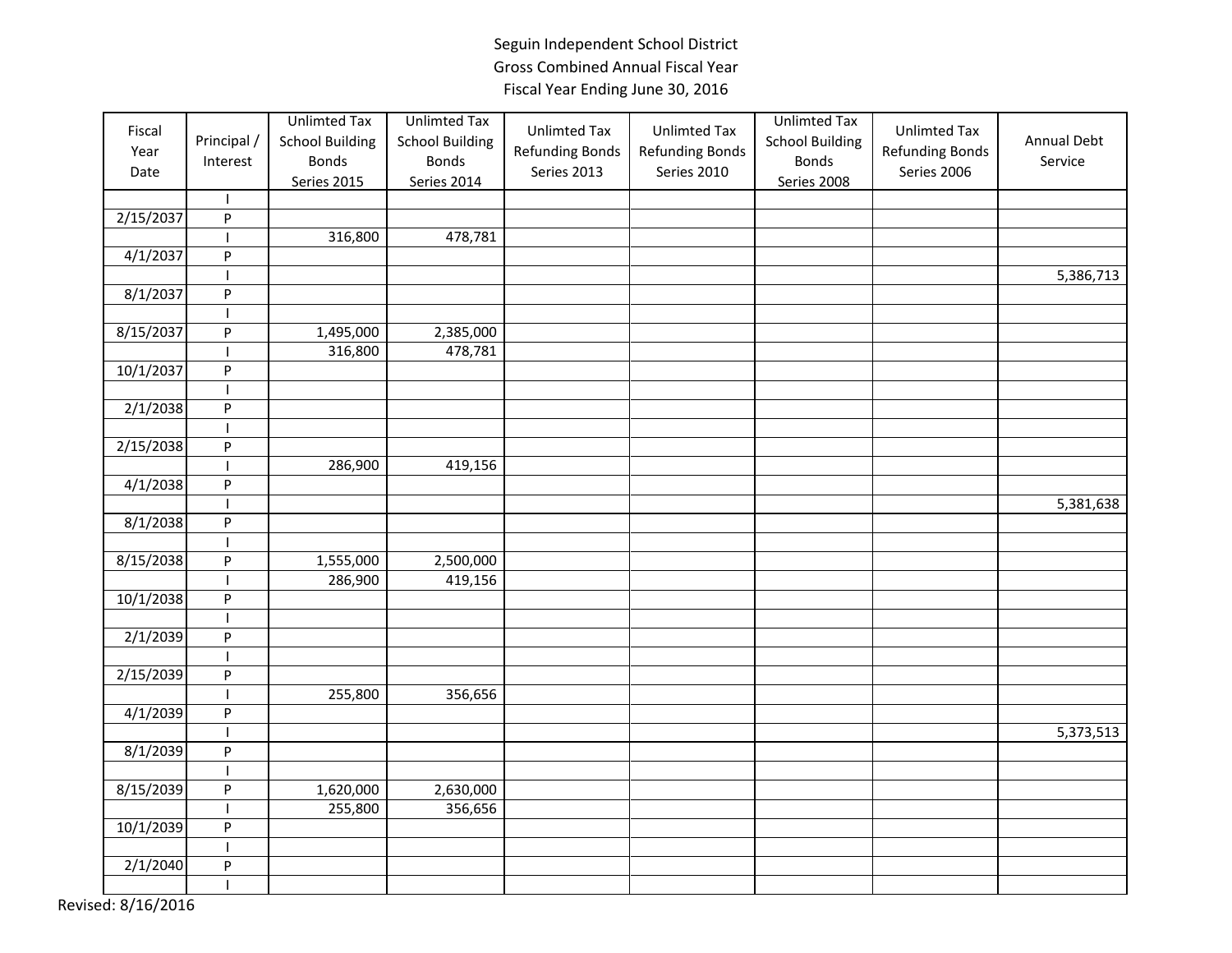| Fiscal<br>Year<br>Date | Principal /<br>Interest   | <b>Unlimted Tax</b><br><b>School Building</b><br><b>Bonds</b><br><b>Series 2015</b> | <b>Unlimted Tax</b><br><b>School Building</b><br><b>Bonds</b><br>Series 2014 | <b>Unlimted Tax</b><br><b>Refunding Bonds</b><br>Series 2013 | <b>Unlimted Tax</b><br><b>Refunding Bonds</b><br>Series 2010 | <b>Unlimted Tax</b><br><b>School Building</b><br><b>Bonds</b><br><b>Series 2008</b> | <b>Unlimted Tax</b><br><b>Refunding Bonds</b><br>Series 2006 | Annual Debt<br>Service |
|------------------------|---------------------------|-------------------------------------------------------------------------------------|------------------------------------------------------------------------------|--------------------------------------------------------------|--------------------------------------------------------------|-------------------------------------------------------------------------------------|--------------------------------------------------------------|------------------------|
| 2/15/2040              | P                         |                                                                                     |                                                                              |                                                              |                                                              |                                                                                     |                                                              |                        |
|                        | I                         | 223,400                                                                             | 304,056                                                                      |                                                              |                                                              |                                                                                     |                                                              |                        |
| 4/1/2040               | P                         |                                                                                     |                                                                              |                                                              |                                                              |                                                                                     |                                                              |                        |
|                        |                           |                                                                                     |                                                                              |                                                              |                                                              |                                                                                     |                                                              | 5,389,913              |
| 8/1/2040               | ${\sf P}$                 |                                                                                     |                                                                              |                                                              |                                                              |                                                                                     |                                                              |                        |
|                        |                           |                                                                                     |                                                                              |                                                              |                                                              |                                                                                     |                                                              |                        |
| 8/15/2040              | P                         | 1,685,000                                                                           | 2,735,000                                                                    |                                                              |                                                              |                                                                                     |                                                              |                        |
|                        |                           | 223,400                                                                             | 304,056                                                                      |                                                              |                                                              |                                                                                     |                                                              |                        |
| 10/1/2040              | P                         |                                                                                     |                                                                              |                                                              |                                                              |                                                                                     |                                                              |                        |
|                        |                           |                                                                                     |                                                                              |                                                              |                                                              |                                                                                     |                                                              |                        |
| 2/1/2041               | P                         |                                                                                     |                                                                              |                                                              |                                                              |                                                                                     |                                                              |                        |
|                        |                           |                                                                                     |                                                                              |                                                              |                                                              |                                                                                     |                                                              |                        |
| 2/15/2041              | ${\sf P}$                 |                                                                                     |                                                                              |                                                              |                                                              |                                                                                     |                                                              |                        |
|                        |                           | 189,700                                                                             | 249,356                                                                      |                                                              |                                                              |                                                                                     |                                                              |                        |
| 4/1/2041               | P                         |                                                                                     |                                                                              |                                                              |                                                              |                                                                                     |                                                              |                        |
|                        | $\mathbf{I}$              |                                                                                     |                                                                              |                                                              |                                                              |                                                                                     |                                                              | 5,386,513              |
| 8/1/2041               | P                         |                                                                                     |                                                                              |                                                              |                                                              |                                                                                     |                                                              |                        |
|                        |                           |                                                                                     |                                                                              |                                                              |                                                              |                                                                                     |                                                              |                        |
| 8/15/2041              | P                         | 1,750,000                                                                           | 2,840,000                                                                    |                                                              |                                                              |                                                                                     |                                                              |                        |
|                        |                           | 189,700                                                                             | 249,356                                                                      |                                                              |                                                              |                                                                                     |                                                              |                        |
| 10/1/2041              | $\boldsymbol{\mathsf{P}}$ |                                                                                     |                                                                              |                                                              |                                                              |                                                                                     |                                                              |                        |
|                        | $\mathsf{l}$              |                                                                                     |                                                                              |                                                              |                                                              |                                                                                     |                                                              |                        |
| 2/1/2042               | $\boldsymbol{\mathsf{P}}$ |                                                                                     |                                                                              |                                                              |                                                              |                                                                                     |                                                              |                        |
|                        |                           |                                                                                     |                                                                              |                                                              |                                                              |                                                                                     |                                                              |                        |
| 2/15/2042              | P                         |                                                                                     |                                                                              |                                                              |                                                              |                                                                                     |                                                              |                        |
|                        |                           | 154,700                                                                             | 190,781                                                                      |                                                              |                                                              |                                                                                     |                                                              |                        |
| 4/1/2042               | P                         |                                                                                     |                                                                              |                                                              |                                                              |                                                                                     |                                                              |                        |
|                        |                           |                                                                                     |                                                                              |                                                              |                                                              |                                                                                     |                                                              | 5,374,538              |
| 8/1/2042               | $\boldsymbol{\mathsf{P}}$ |                                                                                     |                                                                              |                                                              |                                                              |                                                                                     |                                                              |                        |
|                        |                           |                                                                                     |                                                                              |                                                              |                                                              |                                                                                     |                                                              |                        |
| 8/15/2042              | P                         | 1,820,000                                                                           | 2,960,000                                                                    |                                                              |                                                              |                                                                                     |                                                              |                        |
|                        | $\overline{\phantom{a}}$  | 154,700                                                                             | 190,781                                                                      |                                                              |                                                              |                                                                                     |                                                              |                        |
| 10/1/2042              | P                         |                                                                                     |                                                                              |                                                              |                                                              |                                                                                     |                                                              |                        |
|                        |                           |                                                                                     |                                                                              |                                                              |                                                              |                                                                                     |                                                              |                        |
| 2/1/2043               | P                         |                                                                                     |                                                                              |                                                              |                                                              |                                                                                     |                                                              |                        |
|                        |                           |                                                                                     |                                                                              |                                                              |                                                              |                                                                                     |                                                              |                        |
| 2/15/2043              | P                         |                                                                                     |                                                                              |                                                              |                                                              |                                                                                     |                                                              |                        |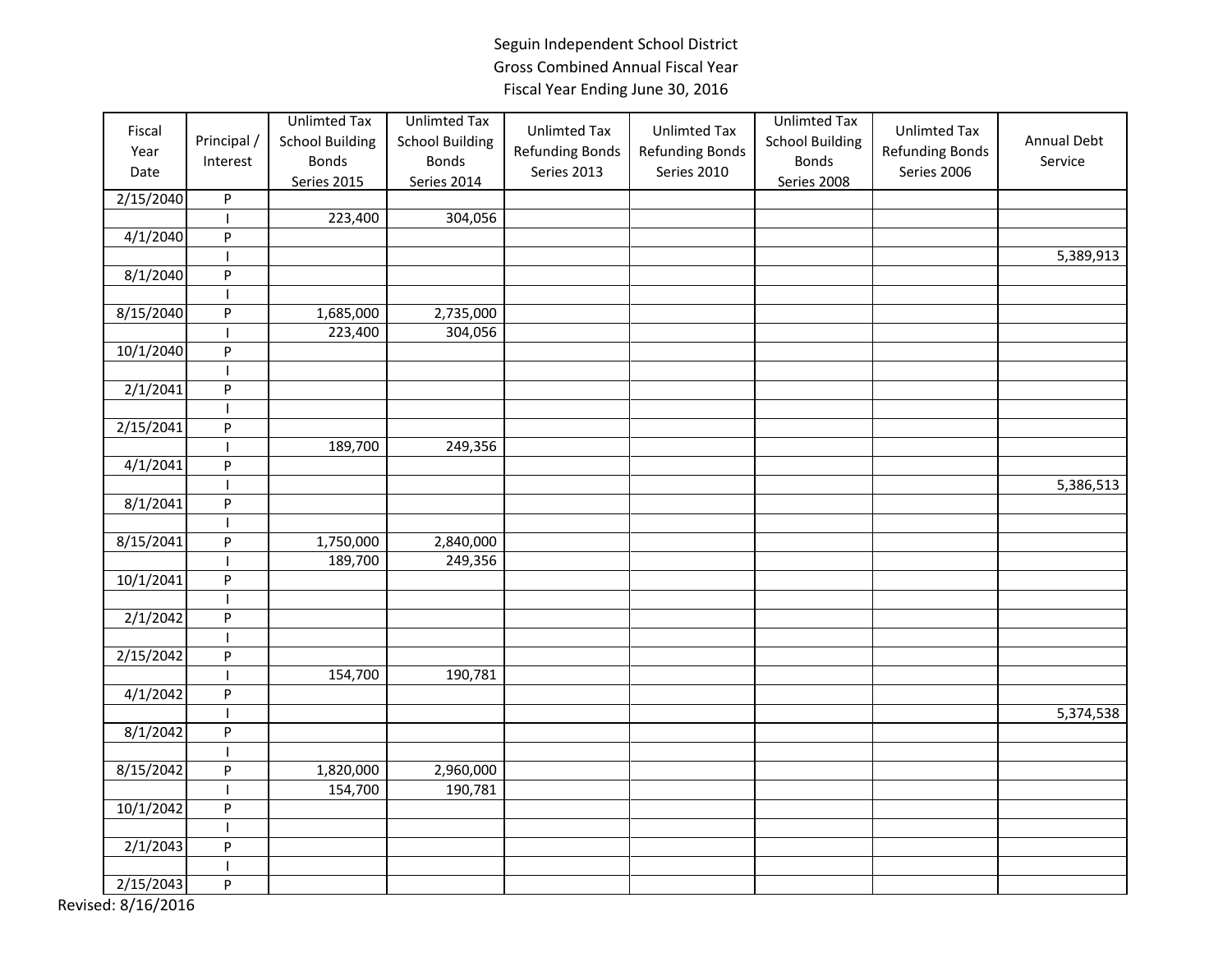| Fiscal<br>Year<br>Date | Principal /<br>Interest                                         | <b>Unlimted Tax</b><br><b>School Building</b><br><b>Bonds</b><br>Series 2015 | <b>Unlimted Tax</b><br><b>School Building</b><br><b>Bonds</b><br>Series 2014 | <b>Unlimted Tax</b><br><b>Refunding Bonds</b><br>Series 2013 | <b>Unlimted Tax</b><br><b>Refunding Bonds</b><br>Series 2010 | <b>Unlimted Tax</b><br><b>School Building</b><br><b>Bonds</b><br>Series 2008 | <b>Unlimted Tax</b><br><b>Refunding Bonds</b><br>Series 2006 | Annual Debt<br>Service |
|------------------------|-----------------------------------------------------------------|------------------------------------------------------------------------------|------------------------------------------------------------------------------|--------------------------------------------------------------|--------------------------------------------------------------|------------------------------------------------------------------------------|--------------------------------------------------------------|------------------------|
|                        | $\mathbf{I}$                                                    | 118,300                                                                      | 129,731                                                                      |                                                              |                                                              |                                                                              |                                                              |                        |
| 4/1/2043               | ${\sf P}$                                                       |                                                                              |                                                                              |                                                              |                                                              |                                                                              |                                                              |                        |
|                        |                                                                 |                                                                              |                                                                              |                                                              |                                                              |                                                                              |                                                              | 5,373,513              |
| 8/1/2043               | P                                                               |                                                                              |                                                                              |                                                              |                                                              |                                                                              |                                                              |                        |
|                        |                                                                 |                                                                              |                                                                              |                                                              |                                                              |                                                                              |                                                              |                        |
| 8/15/2043              | ${\sf P}$                                                       | 1,895,000                                                                    | 3,080,000                                                                    |                                                              |                                                              |                                                                              |                                                              |                        |
|                        |                                                                 | 118,300                                                                      | 129,731                                                                      |                                                              |                                                              |                                                                              |                                                              |                        |
| 10/1/2043              | ${\sf P}$                                                       |                                                                              |                                                                              |                                                              |                                                              |                                                                              |                                                              |                        |
|                        |                                                                 |                                                                              |                                                                              |                                                              |                                                              |                                                                              |                                                              |                        |
| 2/1/2044               | $\boldsymbol{\mathsf{P}}$                                       |                                                                              |                                                                              |                                                              |                                                              |                                                                              |                                                              |                        |
|                        | I.                                                              |                                                                              |                                                                              |                                                              |                                                              |                                                                              |                                                              |                        |
| 2/15/2044              | ${\sf P}$                                                       |                                                                              |                                                                              |                                                              |                                                              |                                                                              |                                                              |                        |
|                        |                                                                 | 80,400                                                                       | 66,206                                                                       |                                                              |                                                              |                                                                              |                                                              |                        |
| 4/1/2044               | P                                                               |                                                                              |                                                                              |                                                              |                                                              |                                                                              |                                                              |                        |
|                        |                                                                 |                                                                              |                                                                              |                                                              |                                                              |                                                                              |                                                              | 5,369,638              |
| 8/1/2044               | ${\sf P}$                                                       |                                                                              |                                                                              |                                                              |                                                              |                                                                              |                                                              |                        |
|                        |                                                                 |                                                                              |                                                                              |                                                              |                                                              |                                                                              |                                                              |                        |
| 8/15/2044              | ${\sf P}$                                                       | 1,970,000                                                                    | 3,210,000                                                                    |                                                              |                                                              |                                                                              |                                                              |                        |
|                        |                                                                 | 80,400                                                                       | 66,206                                                                       |                                                              |                                                              |                                                                              |                                                              |                        |
| 10/1/2044              | $\mathsf{P}% _{T}=\mathsf{P}_{T}\!\left( \mathsf{P}_{T}\right)$ |                                                                              |                                                                              |                                                              |                                                              |                                                                              |                                                              |                        |
|                        |                                                                 |                                                                              |                                                                              |                                                              |                                                              |                                                                              |                                                              |                        |
| 2/1/2045               | P                                                               |                                                                              |                                                                              |                                                              |                                                              |                                                                              |                                                              |                        |
|                        |                                                                 |                                                                              |                                                                              |                                                              |                                                              |                                                                              |                                                              |                        |
| 2/15/2045              | ${\sf P}$                                                       |                                                                              |                                                                              |                                                              |                                                              |                                                                              |                                                              |                        |
|                        |                                                                 | 41,000                                                                       |                                                                              |                                                              |                                                              |                                                                              |                                                              |                        |
| 4/1/2045               | $\boldsymbol{\mathsf{P}}$                                       |                                                                              |                                                                              |                                                              |                                                              |                                                                              |                                                              |                        |
|                        |                                                                 |                                                                              |                                                                              |                                                              |                                                              |                                                                              |                                                              | 5,367,606              |
| 8/1/2045               | $\boldsymbol{\mathsf{P}}$                                       |                                                                              |                                                                              |                                                              |                                                              |                                                                              |                                                              |                        |
|                        |                                                                 |                                                                              |                                                                              |                                                              |                                                              |                                                                              |                                                              |                        |
| 8/15/2045              | P                                                               | 2,050,000                                                                    |                                                                              |                                                              |                                                              |                                                                              |                                                              |                        |
|                        |                                                                 | 41,000                                                                       |                                                                              |                                                              |                                                              |                                                                              |                                                              |                        |
| 10/1/2045              | ${\sf P}$                                                       |                                                                              |                                                                              |                                                              |                                                              |                                                                              |                                                              |                        |
|                        | $\mathsf{l}$                                                    |                                                                              |                                                                              |                                                              |                                                              |                                                                              |                                                              |                        |
| 2/1/2046               | P                                                               |                                                                              |                                                                              |                                                              |                                                              |                                                                              |                                                              |                        |
|                        |                                                                 |                                                                              |                                                                              |                                                              |                                                              |                                                                              |                                                              |                        |
| 2/15/2046              | P                                                               |                                                                              |                                                                              |                                                              |                                                              |                                                                              |                                                              |                        |
|                        | $\overline{1}$                                                  |                                                                              |                                                                              |                                                              |                                                              |                                                                              |                                                              |                        |